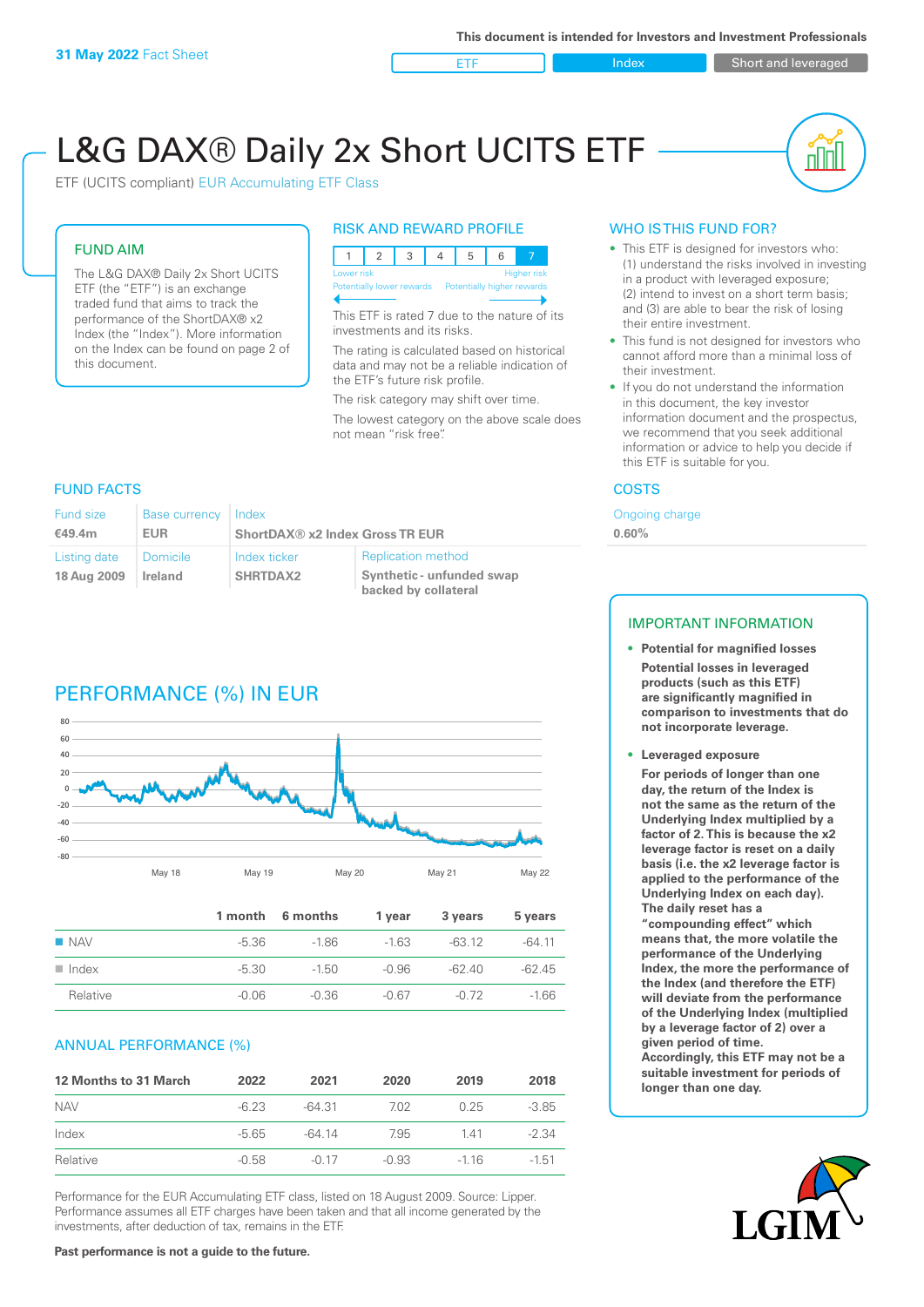# L&G DAX® Daily 2x Short UCITS ETF

ETF (UCITS compliant) EUR Accumulating ETF Class

### INDEX BREAKDOWN

The breakdowns below relate to the Underlying Index.

All data source LGIM unless otherwise stated. Totals may not sum to 100% due to rounding.





| $\blacksquare$ Industrials | 18.2 |
|----------------------------|------|
| $\blacksquare$ Materials   | 17.2 |
| ■ Consumer Discretionary   | 15.2 |
| $\blacksquare$ Financials  | 14.0 |
| $\blacksquare$ Health Care | 11.9 |
| Information Technology     | 10.8 |
| Communication Services     | 5.4  |
| $\blacksquare$ Utilities   | 3.9  |
| ■ Real Estate              | 2.1  |
| Consumer Staples           | 1.4  |

Index 40

■ Top 10 constituents 60.1% Rest of Underlying Index 39.9% No. of constituents in Underlying

#### SECTOR (%) TOP 10 CONSTITUENTS (%)

| <b>■ EUR</b> | 100.0 | $\blacksquare$ Industrials | 18.2 | Linde            | 10.8 |
|--------------|-------|----------------------------|------|------------------|------|
|              |       | ■ Materials                | 17.2 | <b>SAP</b>       | 7.8  |
|              |       | Consumer Discretionary     | 15.2 | Siemens          | 7.3  |
|              |       | $\blacksquare$ Financials  | 14.0 | Allianz          | 6.6  |
|              |       | $\blacksquare$ Health Care | 11.9 | Deutsche Telekom | 5.4  |
|              |       | Information Technology     | 10.8 | Bayer            | 5.3  |
|              |       | Communication Services     | 5.4  | Airbus           | 5.1  |
|              |       | $\blacksquare$ Utilities   | 3.9  | Mercedes-Benz    | 4.8  |
|              |       | ■ Real Estate              | 2.1  | <b>BASF</b>      | 3.9  |
|              |       | Consumer Staples           | 1.4  | Deutsche Post    | 3.1  |
|              |       |                            |      |                  |      |

#### COUNTRY (%)

| Germany     | 834  |  |
|-------------|------|--|
| Ireland     | 10.8 |  |
| Netherlands | 59   |  |

#### INDEX DESCRIPTION

The ShortDax® x2 Index (the "Index") is a leveraged inverse index. The daily percentage change in the level of the Index is intended to reflect twice the daily percentage change in the level of the DAX® Index (the "Underlying Index") on an inverse basis plus an implied amount reflecting the interest accruing on the cash proceeds earned from the sale of the Underlying Index portfolio (the "Interest Rate") less an implied amount reflecting the cost of borrowing the Underlying Index portfolio so as to create the leveraged exposure (the "Borrowing Cost").

The Underlying Index is comprised of 30 of the largest and most liquid companies which are publically traded on the Frankfurt Stock Exchange. Size is determined by reference to the total market value of the proportion of a company's shares that are freely tradable by the public (i.e. not subject to any restrictions or fixed ownership) and "liquidity" is determined by reference to how actively a company's shares are traded). Each company is weighted according to its relative size.

In tracking the Index, the ETF is exposed on each day to an inverse multiple (by a factor of 2) of that day's movement in the value of the Underlying Index as adjusted to reflect the Interest Rate and Borrowing Cost built into the Index and charges and expenses applied to the ETF. As the Index rebalances daily, the ETF may not be a suitable investment for periods of longer than one day.

#### INVESTMENT MANAGER

Legal & General Investment Management Limited is the investment manager for this ETF and is responsible for its day-to-day investment management decisions. The team is highly experienced with respect to all aspects relating to the management of an ETF portfolio, including collateral management, OTC swap trading, adherence to UCITS regulations and counterparty exposure and monitoring.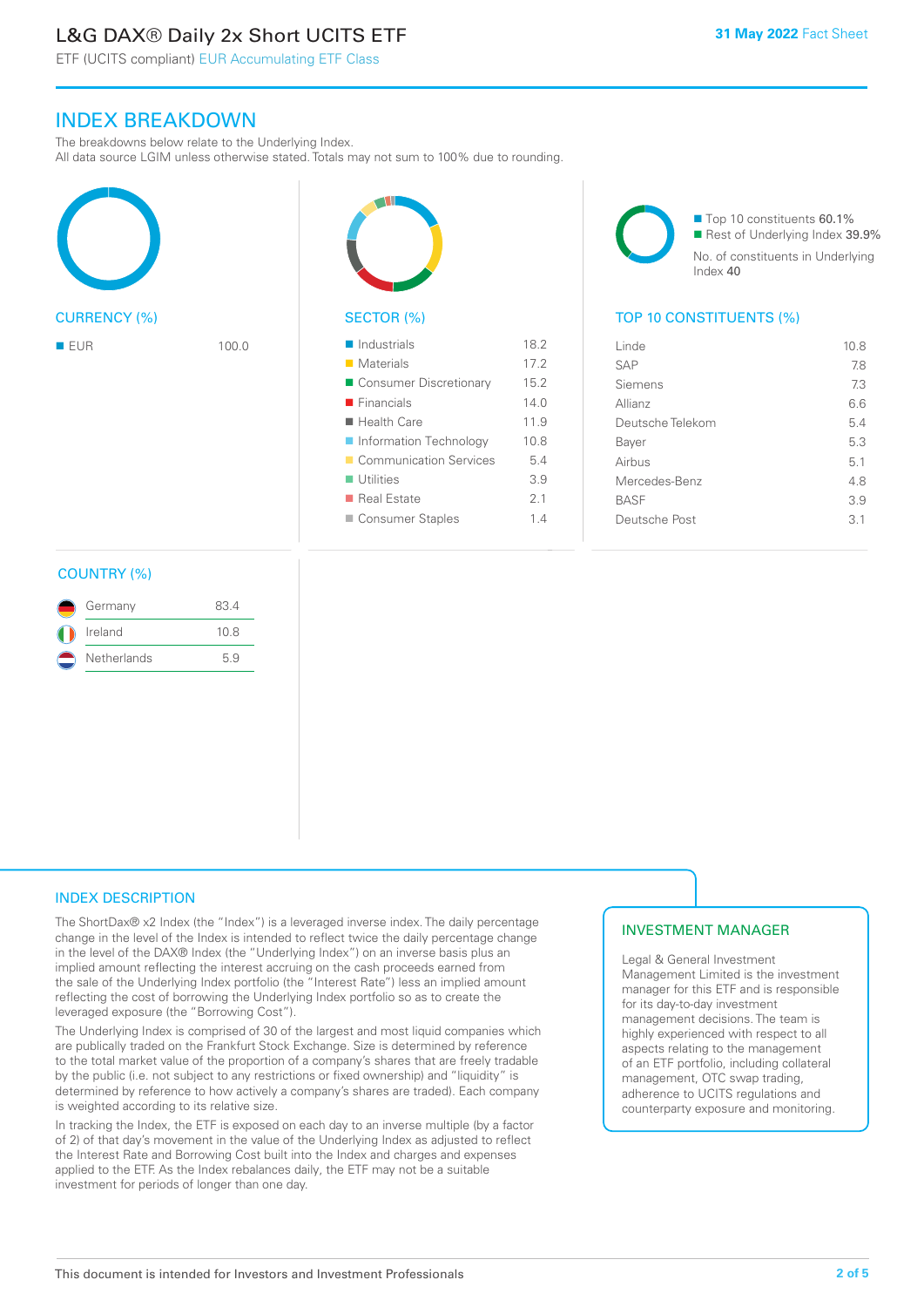# L&G DAX® Daily 2x Short UCITS ETF

ETF (UCITS compliant) EUR Accumulating ETF Class

#### KEY RISKS

- The value of an investment and any income taken from it is not guaranteed and can go down as well as up; you may not get back the amount you originally invested.
- General investment risks: An investment in this ETF involves a significant degree of risk. Any decision to invest should be based on the information contained in the key investor information document and the prospectus. Prospective investors should obtain independent accounting, tax and legal advice and should consult their professional advisers to ascertain the suitability of this ETF as an investment to their own circumstances.
- Potential losses in leveraged products (such as this ETF) are significantly magnified in comparison to investments that do not incorporate leverage.
- For periods of longer than one day, the return of the Index is not the same as the inverse return of the Underlying Index multiplied by a factor of 2. This is because the x2 leverage factor is reset on a daily basis (i.e. the x2 leverage factor is applied to the inverse performance of the Underlying Index on each day). The daily reset has a "compounding effect" which means that, the more volatile the performance of the Underlying Index, the more the performance of the Index (and therefore the ETF) will deviate from the inverse performance of the Underlying Index (multiplied by a leverage factor of 2) over a given period of time.
- If a swap counterparty is no longer willing or able to continue entering into swaps with the ETF, the ETF will not be able to continue tracking the Index.
- If a swap counterparty increases the cost of entering into swaps with the ETF, the ETF's performance will be negatively impacted.
- Third party service providers (such as swap counterparties or the ETF's depositary) may go bankrupt and fail to pay money due to the ETF or return property belonging to the ETF.
- If the Index provider stops calculating the Index or if the ETF's license to track the Index is terminated, the ETF may have to be closed.
- It may not always be possible to buy and sell ETF shares on a stock exchange or at prices closely reflecting the NAV.
- There is no capital guarantee or protection on the value of the ETF. Investors can lose all the capital invested in the ETF.
- Please refer to the "Risk Factors" section of the Issuer's Prospectus and the Fund Supplement.
- This Fund may have underlying investments that are valued in currencies that are different from the currency of this share class, in which case exchange rate fluctuations will impact the value of your investment. In addition, the return in the currency of this share class may be different to the return in your own currency.

For mo[re inf](https://www.lgimetf.com/)ormation, please refer to the key investor information document on our website Ø

#### TRADING INFORMATION

| <b>Exchange</b>           | <b>Currency ISIN</b> |                      | <b>SEDOL</b> | <b>Ticker Bloomberg</b> |
|---------------------------|----------------------|----------------------|--------------|-------------------------|
| London Stock Exchange GBP |                      | IE00B4QNHZ41         | B554N24      | DS2P DS2PIN             |
| Deutsche Börse            | <b>FUR</b>           | IE00B4ONHZ41 BDC72K3 |              | DES2 DES2 GY            |
| Borsa Italiana            | <b>FUR</b>           | IE00B4ONHZ41         | B50Y6T7      | DES2 DES2 IM            |
| London Stock Exchange EUR |                      | IE00B4ONHZ41         | B4ONHZ4      | DES2 DES2 IN            |

The currency shown is the trading currency of the listing.



#### SPOTLIGHT ON LEGAL & GENERAL INVESTMENT MANAGEMENT

We are one of Europe's largest asset managers and a major global investor, with assets under management of £1,421.5 billion (as at 31 December 2021). We work with a wide range of global clients, including pension schemes, sovereign wealth funds, fund distributors and retail investors.

Source: LGIM internal data as at 31 December 2021. The AUM disclosed aggregates the assets managed by LGIM in the UK, LGIMA in the US and LGIM Asia in Hong Kong. The AUM includes the value of securities and derivatives positions.

#### COUNTRY REGISTRATION



#### **AVAILABILITY**

| ISA eligible                    | Yes |
|---------------------------------|-----|
| SIPP eligible                   | Yes |
| <b>UK Fund Reporting Status</b> | Yes |

### TO FIND OUT MORE





Call **0345 070 8684**

Email **fundsales@lgim.com**

Lines are open Monday to Friday 8.30am to 6.00pm. We may record and monitor calls. Call charges will vary.

#### **Index Disclaimer**

The Fund is neither sponsored nor promoted, distributed or in any other manner supported by Deutsche Börse AG (the "Licensor"). The Licensor does not give any explicit or implicit warranty or representation, neither regarding the results deriving from the use of the ShortDAX® x2 Index and/or the DAX® Index or the terms ShortDAX® and DAX® (together, the "Index Trademarks") nor regarding the index value of ShortDAX® x2 Index and/or the DAX® Index at a certain point in time or on a certain date nor in any other respect. The ShortDAX® x2 Index and the DAX® Index are calculated and published by the Licensor. Nevertheless, as far as admissible under statutory law, the Licensor will not be liable vis-à-vis third parties for potential errors in the ShortDAX® x2 Index and/or the DAX® Index. Moreover, there is no obligation for the Licensor vis-à-vis third parties, including investors, to point out potential errors in the ShortDAX® x2 Index and/or the DAX® Index. Neither the publication of the ShortDAX® x2 Index and the DAX® Index by the Licensor nor the granting of a license to the Company's Promoter regarding the ShortDAX® x2 Index as well as the Index Trademarks for utilisation in connection with the Fund, which is derived from the ShortDAX® x2 Index, represents a recommendation by the Licensor for a capital investment or contains in any manner a warranty or opinion by the Licensor with respect to the attractiveness on an investment in the Fund.

In its capacity as sole owner of all rights to the ShortDAX® x2 Index, the DAX® Index and the Index Trademarks, the Licensor has solely licensed to the Promoter of the Fund the utilisation of the ShortDAX® x2 Index and the Index Trademarks as well as any reference to the ShortDAX® x2 Index, the DAX® Index and the Index Trademarks in connection with the Fund.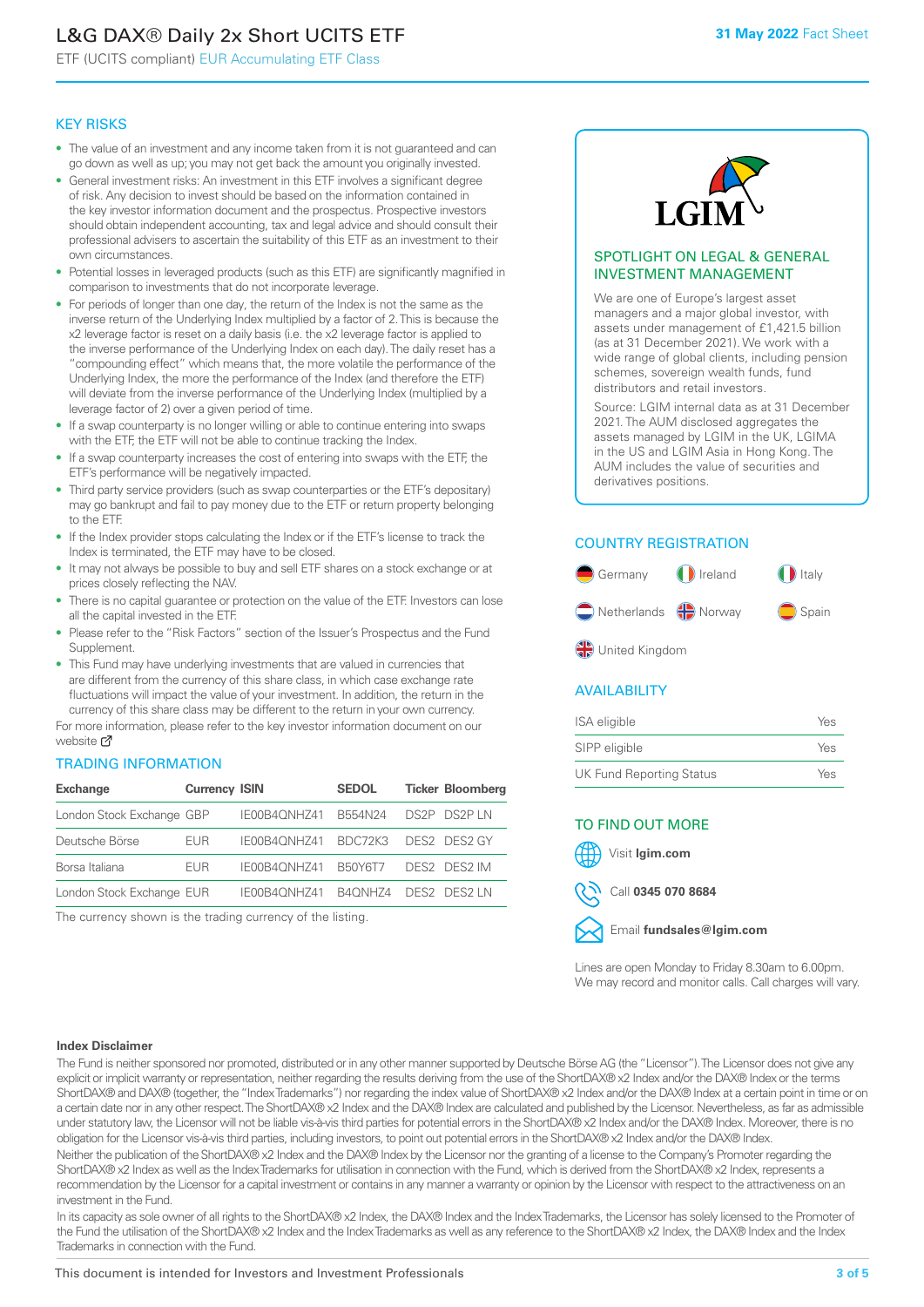ETF (UCITS compliant) EUR Accumulating ETF Class

#### **Important Information**

A copy of the English version of the prospectus of the Fund is available on LGIM Fund Centre and may also be obtained from Legal & General Investment Management, 2 Dublin Landings, Office 1-W-131, North Dock, Dublin 1, Ireland. Where required under national rules, the key investor information document will also be available in the local language of the relevant EEA Member State. A summary of investor rights associated with an investment in the Fund shall be available from www. lgim.com/investor\_rights

We are also obliged to disclose that the Management Company has the right to terminate the arrangements made for marketing.

A decision may be taken at any time to terminate the arrangements made for the marketing of the Fund in any EEA Member State in which it is currently marketed. In such circumstances, Shareholders in the affected EEA Member State will be notified of this decision and will be provided with the opportunity to redeem their shareholding in the Fund free of any charges or deductions for at least 30 working days from the date of such notification.

This is a marketing communication. Please refer to the prospectus of the Fund and to the KIID before making any final investment decisions.

**In the United Kingdom and outside the European Economic Area,** this document is issued by Legal & General Investment Management Limited, authorised and regulated by the Financial Conduct Authority, No. 119272. Registered in England and Wales No. 02091894 with registered office at One Coleman Street, London, EC2R 5AA.

**In the European Economic Area,** this document is issued by LGIM Managers (Europe) Limited, authorised by the Central Bank of Ireland as a UCITS management company (pursuant to European Communities (Undertakings for Collective Investment in Transferable Securities) Regulations, 2011 (S.I. No. 352 of 2011), as amended) and as an alternative investment fund manager with "top up" permissions which enable the firm to carry out certain additional MiFID investment services (pursuant to the European Union (Alternative Investment Fund Managers) Regulations 2013 (S.I. No. 257 of 2013), as amended). Registered in Ireland with the Companies Registration Office (No. 609677). Registered Office: 70 Sir John Rogerson's Quay, Dublin, 2, Ireland. Regulated by the Central Bank of Ireland (No. C173733).

LGIM Managers (Europe) Limited operates a branch network in the European Economic Area, which is subject to supervision by the Central Bank of Ireland. In Italy, the branch office of LGIM Managers (Europe) Limited is subject to limited supervision by the Commissione Nazionale per le società e la Borsa ("CONSOB") and is registered with Banca d'Italia (no. 23978.0) with registered office at Via Uberto Visconti di Modrone, 15, 20122 Milan, (Companies' Register no. MI - 2557936). In Germany, the branch office of LGIM Managers (Europe) Limited is subject to limited supervision by the German Federal Financial Supervisory Authority ("BaFin"). In the Netherlands, the branch office of LGIM Managers (Europe) Limited is subject to limited supervision by the Dutch Authority for the Financial Markets ("AFM") and it is included in the register held by the AFM and registered with the trade register of the Chamber of Commerce under number 74481231. Details about the full extent of our relevant authorisations and permissions are available from us upon request. For further information on our products (including the product prospectuses), please visit our website.

The shares (the "Shares") discussed in this document are issued in relation to the relevant sub-fund (or share class(es) thereof) described in this document (together, the "Fund").

Copyright © 2022 Legal & General. This document is subject to copyright. Any unauthorised use is strictly prohibited. All rights are reserved.

**No investment advice:** We are required to clarify that we are not acting for you in any way in relation to the investment or investment activity to which this document relates. In particular, we will not provide any investment services to you and or advise you on the merits of, or make any recommendation to you in relation to, the terms of any transaction. None of our representatives are authorised to behave in any way which would lead you to believe otherwise. We are not, therefore, responsible for providing you with the protections afforded to some of our clients and you should seek your own independent legal, investment and tax or other advice as you see fit.

**United States information:** This document is not, and under no circumstances is to be construed as, an advertisement or any other step in furtherance of a public offering of shares in the United States or any province or territory thereof, where none of the Fund or the Shares are

authorised or registered for distribution and where no prospectus of the Fund has been filed with any securities commission or regulatory authority. Neither this document nor any copy hereof should be taken, transmitted or distributed (directly or indirectly) into the United States. Neither the Fund nor any of the Shares have been or will be registered under the United States Securities Act of 1933 or the Investment Company Act of 1940 or qualified under any applicable state securities statutes.

**No guarantee of accuracy:** This document may contain independent market commentary prepared by us based on publicly available information. We do not warrant, guarantee or otherwise confirm the accuracy or correctness of any information contained herein and any opinions related to product or market activity may change. Any third party data providers used to source the information in this document make no warranties or claims of any kind relating to such data.

**Historical performance** is no indication of future performance: Any historical performance included in this document may be based on back testing. Back testing is the process of evaluating an investment strategy by applying it to historical data to simulate what the performance of such strategy would have been. However, back tested performance is purely hypothetical and is provided in this document solely for informational purposes. Back tested data does not represent actual performance and should not be interpreted as an indication of actual or future performance.

**No offer for sale:** The information contained in this document is neither an offer for sale nor a solicitation of an offer to buy securities. This document should not be used as the basis for any investment decision.

**Risk Warnings:** The Shares are products involving a significant degree of risk and may not be suitable for all types of investor. Any decision to invest should be based on the information contained in the prospectus of the Fund (or any supplements thereto) which includes, inter alia, information on certain risks associated with an investment. The price of any securities may go up or down and an investor may not get back the amount invested. Investors should only invest in a currency-hedged share class if they are willing to forego potential gains from appreciations in the currencies in which the Fund's assets are denominated against the currency of denomination of the relevant hedged share class. Currency hedging employed with respect to the hedged share classes aims to reduce currency risk rather than to eliminate it completely. Investors should also refer to the risk factor entitled "Currency" in the section of the Prospectus entitled "Risk Factors".

**Short and leveraged:** Short and leveraged exchange-traded products are only intended for investors who understand the risks involved in investing in a product with short and leveraged exposure and who intend to invest on a short-term basis. Any investment in short and leveraged products should be monitored on a daily basis to ensure consistency with your investment strategy. You should understand that investments in leveraged exchange-traded products held for a period of longer than one day may not provide returns equivalent to the return from the relevant unleveraged investment multiplied by the relevant leverage factor. Potential losses in leveraged exchange-traded products may be magnified in comparison to investments that do not incorporate these strategies. Please refer to the section entitled "Risk Factors" in the relevant prospectus for further details of these and other risks associated with an investment in short and leveraged exchange-traded products. You should consult an independent investment adviser prior to making an investment in a short and leveraged exchange-traded product in order to determine its suitability to your circumstances.

**Prospectus:** Investors should refer to the section entitled "Risk Factors" in the Fund's prospectus for further details of these and other risks associated with an investment in the Shares. The information in this document is designed solely for use in the relevant countries in which the Fund has been registered for public distribution and is not intended for residents of any other countries. The distribution of the prospectus and the offering, sale and delivery of Shares in other jurisdictions may be restricted by law.

**For United Kingdom investors:** The Fund is a recognised scheme under section 264 of the Financial Services and Markets Act 2000 and so the prospectus may be distributed to investors in the United Kingdom. Copies of all documents (i.e. the prospectus, the key investor information document, the latest annual audited report and financial statements and semi-annual unaudited report and financial statements and the constitution) are available in the United Kingdom from www.lgim.com.